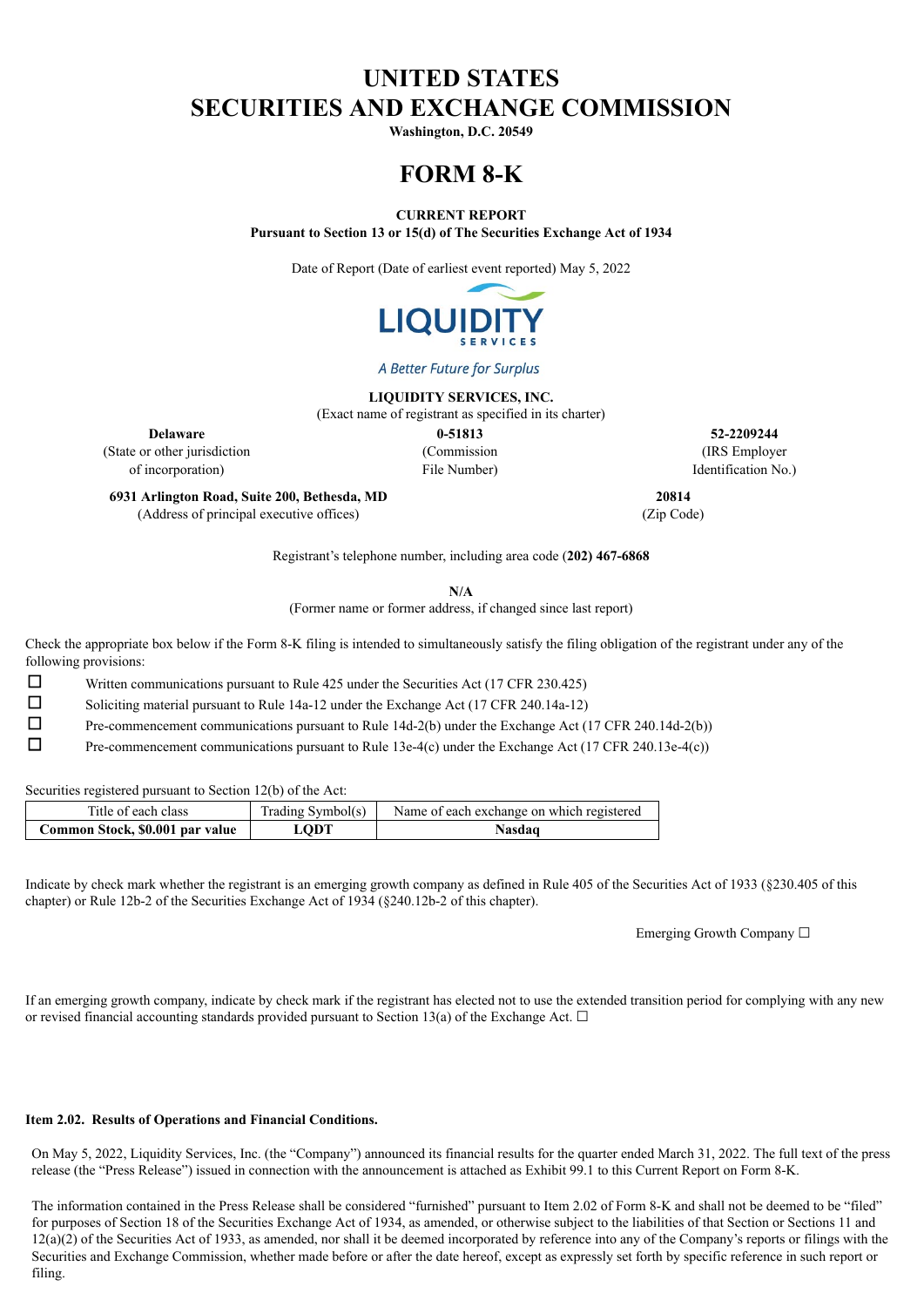### **Item 9.01. Financial Statements and Exhibits.**

Date: May 5, 2022

- 99.1 Press Release of [Liquidity](#page-2-0) Services, Inc., dated [May](#page-2-0) [5,](#page-2-0) [2022,](#page-2-0) [announcing](#page-2-0) financial results for the quarter ended [March](#page-2-0) 31, [2022.](#page-2-0)
- 104 Cover Page Interactive Data File (embedded within the Inline XBRL document)

2

# **SIGNATURES**

Pursuant to the requirements of the Securities Exchange Act of 1934, the registrant has duly caused this report to be signed on its behalf by the undersigned hereunto duly authorized.

# **LIQUIDITY SERVICES, INC.**

(Registrant)

| By:    | /s/ Mark A. Shaffer                                        |
|--------|------------------------------------------------------------|
|        | Name: Mark A. Shaffer                                      |
| Title: | Vice President, General Counsel and<br>Corporate Secretary |
| 3      |                                                            |
|        |                                                            |

|             | <b>Exhibit Index</b>                                                                                                                    |
|-------------|-----------------------------------------------------------------------------------------------------------------------------------------|
| Exhibit No. | <b>Description</b>                                                                                                                      |
|             |                                                                                                                                         |
|             |                                                                                                                                         |
| 99.1        | <u>Press Release of Liquidity Services, Inc., dated May 5, 2022, announcing financial results for the quarter ended March 31, 2022.</u> |
| 104         | Cover Page Interactive Data File (embedded within the Inline XBRL document)                                                             |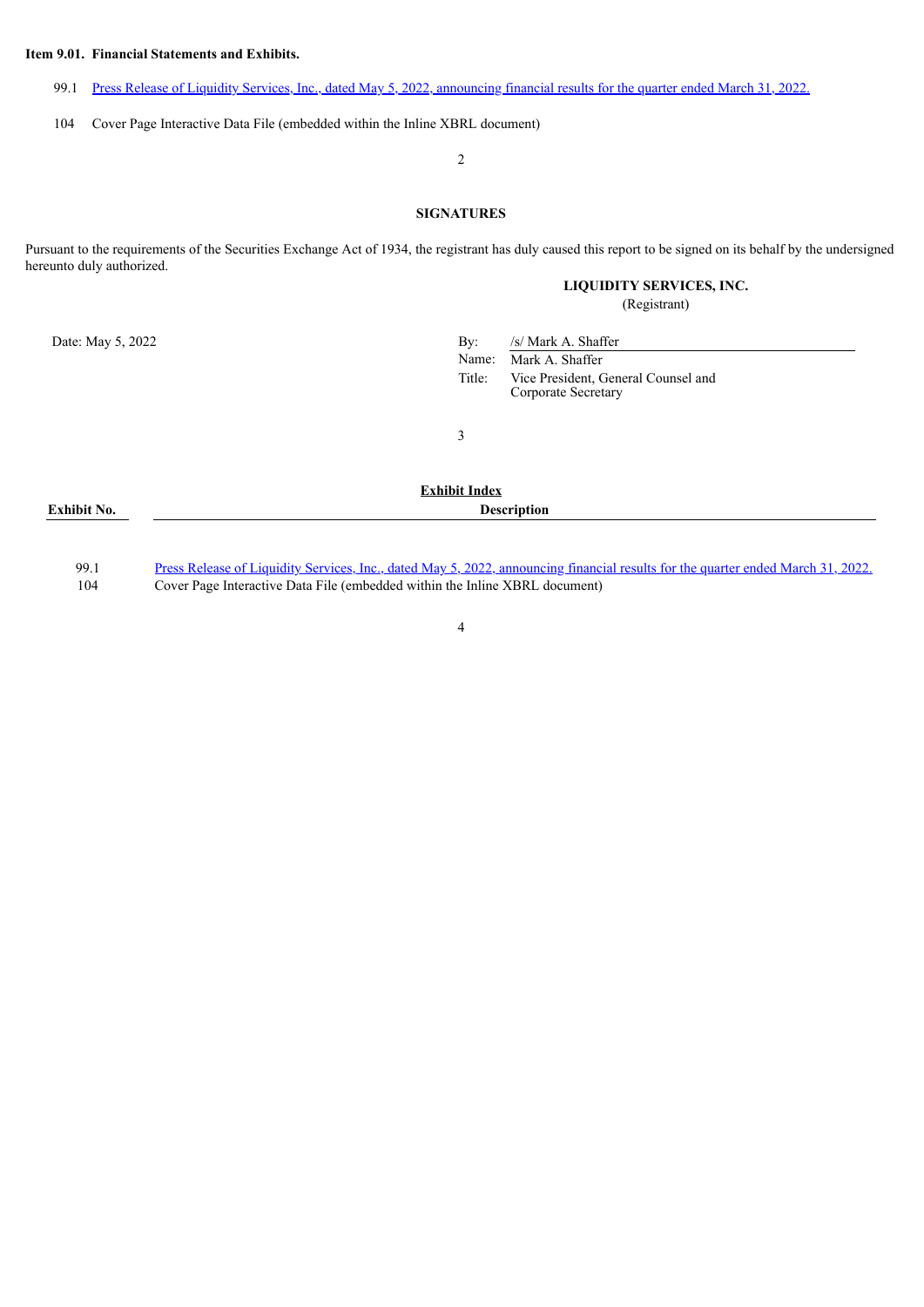# <span id="page-2-0"></span>**LIQUIDITY SERVICES ANNOUNCES SECOND QUARTER FISCAL YEAR 2022 FINANCIAL RESULTS**

*Record Quarterly GMV Results Fueled by Gains in High Value Equipment and Real Estate Categories \$1 Billion Annual GMV Milestone Achieved Driven by a 23% Increase in Registered Buyers*

**Bethesda, MD - May 5, 2022 -** Liquidity Services (NASDAQ:LQDT; www.liquidityservices.com), a leading global commerce company providing trusted marketplace platforms that power the circular economy, today announced the following financial results as of the second fiscal quarter ended March 31, 2022 as compared to the applicable prior year periods:

- Gross Merchandise Volume (GMV) of \$276.9 million, up 34%, setting a new record, and Revenue of \$68.3 million, up 11%
- GAAP Net Income of \$12.0 million<sup>1</sup>, up \$6.7 million, and GAAP Diluted EPS of \$0.35<sup>1</sup>, up \$0.20
- Non-GAAP Adjusted EBITDA of \$9.2 million, down \$0.2 million, and Non-GAAP Adjusted Diluted EPS of \$0.17, down \$0.03
- Cash of \$84.3 million, \$17.0 million of shares repurchased in the quarter, \$48.7 million trailing 12-month operating cash flow, and zero financial debt
- Trailing 12-month GMV over \$1.0 billion, up 42%, Net Income of \$56.7 million<sup>1,2</sup>, Non-GAAP Adjusted EBITDA of \$43.3 million

"In the quarter, we set another quarterly GMV record and eclipsed the \$1.0 billion+ GMV milestone on a trailing 12-month basis, as our trusted marketplace platforms, flexible service models, and worldwide reach are providing our buyers and sellers with key benefits as they respond to challenges in global supply chain operations. We continue to execute on our growth initiatives targeting categories such as heavy equipment, vehicles, industrial and consumer goods, and real estate to drive us towards our objective of \$1.5 billion in annualized GMV," said Bill Angrick, Liquidity Services CEO.

#### **Second Quarter Business Highlights**

- Liquidity Services issued its 2022 ESG Report, detailing its important role in powering the circular economy via its e-commerce platforms to redeploy valuable surplus assets and divert millions of tons of returned goods away from landfills.
- Liquidity Services received the 2021 Value in Excellence Award from ADM (NYSE:ADM). The award program honors company suppliers that deliver superior performance and exceptional value to ADM and its customers.
- Liquidity Services' leadership role in the circular economy was profiled in a feature broadcast by CNBC entitled: "Inside the Company at the Center of the \$644 Billion Liquidation Industry."
- Liquidity Services entered into a new credit facility with Wells Fargo Bank that provides revolving loans up to a maximum aggregate principal amount of \$25 million with a \$10 million sublimit for standby letters of credit.

#### **Second Quarter Financial Highlights**

GMV for the second quarter was a record \$276.9 million, a 34% increase from \$207.3 million in the second quarter of 2021.

- GovDeals GMV increased 62%, driven by the post-acquisition results of Bid4Assets and increasing adoption of our digital marketplace solutions by government agencies over traditional sales methods for a broader array of assets, including vehicles, heavy equipment and real estate. The increase also reflects higher recovery rates in selected categories due to macroeconomic factors and strong buyer performance.
- Retail Supply Chain Group (RSCG) and Capital Assets Group (CAG) GMV were consistent with the prior year.
- Company-wide, full-service and self-service consignment sales delivered 87% of total GMV, up from 82% last year.

Revenue for the second quarter was \$68.3 million, an 11% increase from \$61.8 million in the second quarter of 2021.

- Consolidated revenue growth, as expected, increased below the GMV growth rate due to a shift towards more consignment GMV, and a lower blended take rate due to an increase in higher value assets being sold, including real estate.
- Machinio revenue increased 29%, as equipment owners and dealers continue to demonstrate strong engagement with our digital marketing and inventory management solutions for used capital assets.

Gross Profit for the second quarter was \$39.3 million, a 11% increase from \$35.4 million in the second quarter of 2021.

• Gross profit margin as a percentage of revenue increased to 58% from 57% due to the increased use of the consignment pricing model, partially offset by changes in the mix of inventory handled by the RSCG segment during the quarter.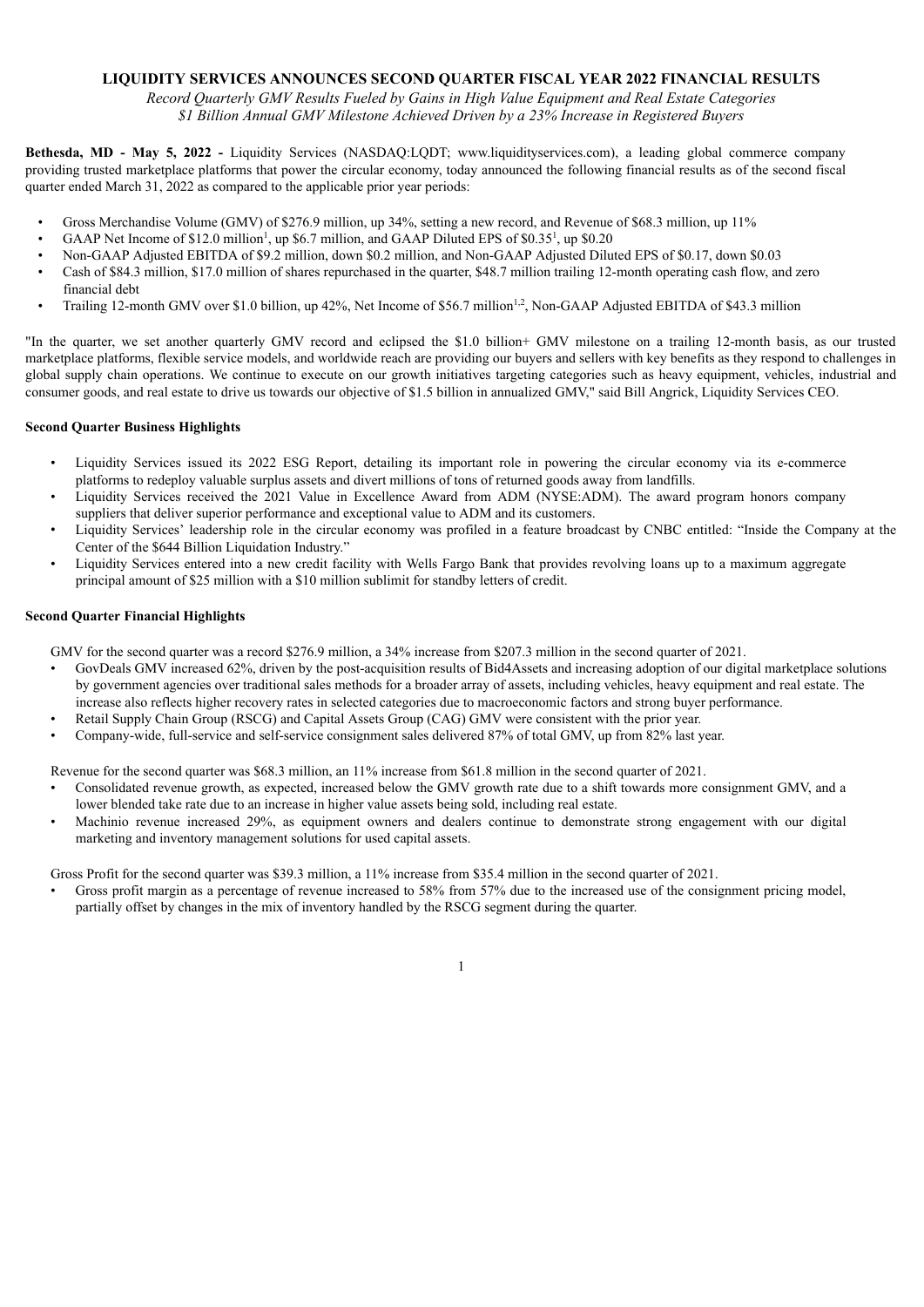Net Income was \$12.0 million<sup>1</sup>, or \$0.35 per share<sup>1</sup>, for the quarter, an increase from \$5.3 million, or \$0.15 per share last year.

• The \$8.5 million non-cash benefit from a reduction in the fair value of the Bid4Assets earn-out liability was partially offset by increased amortization expense from the Bid4Assets acquisition and an increase in income tax expense following the release of our valuation allowance on US deferred tax assets in Q4-FY21.

Non-GAAP Adjusted Net Income was \$5.8 million, or \$0.17 per share, a decrease from \$7.1 million, or \$0.20 per share last year, driven by the year-over-year decline in Adjusted EBITDA, incremental depreciation expense associated with continued development and enhancement of our marketplace platforms, and an increase in income tax expense following the release of our valuation allowance on US deferred tax assets in Q4-FY21.

Non-GAAP Adjusted EBITDA was \$9.2 million, a \$0.2 million decrease from \$9.4 million in the second quarter of 2021.

**•** The investments being made in our people, products, and technology are yielding initial returns in the increasing gross profits realized across our GovDeals, RSCG, and Machinio segments.

<sup>1</sup> Includes an \$8.5 million, or \$0.25 per share, non-cash benefit from the reduction in the fair value of the Bid4Assets earn-out liability due to a decline in the auction events and transactions that are expected to be completed during the earn-out period ending December 31, 2022. This change resulted from developments occurring subsequent to the November 1, 2021 acquisition date and includes extended timelines to advance legislation that allows for online auctions of foreclosed real estate in certain target markets, and other client specific delays in bringing foreclosed real estate to auction. For further information, see Note 11, Fair Value Measurement, to our quarterly report on Form 10-Q for the period ended March 31, 2022.

 $^2$  Includes a net \$24.6 million non-cash benefit from the release of our valuation allowance on US deferred tax assets in Q4-FY21. For further information, see Note 10, Income Taxes, to our annual report on Form 10-K for the year ended September 30, 2021.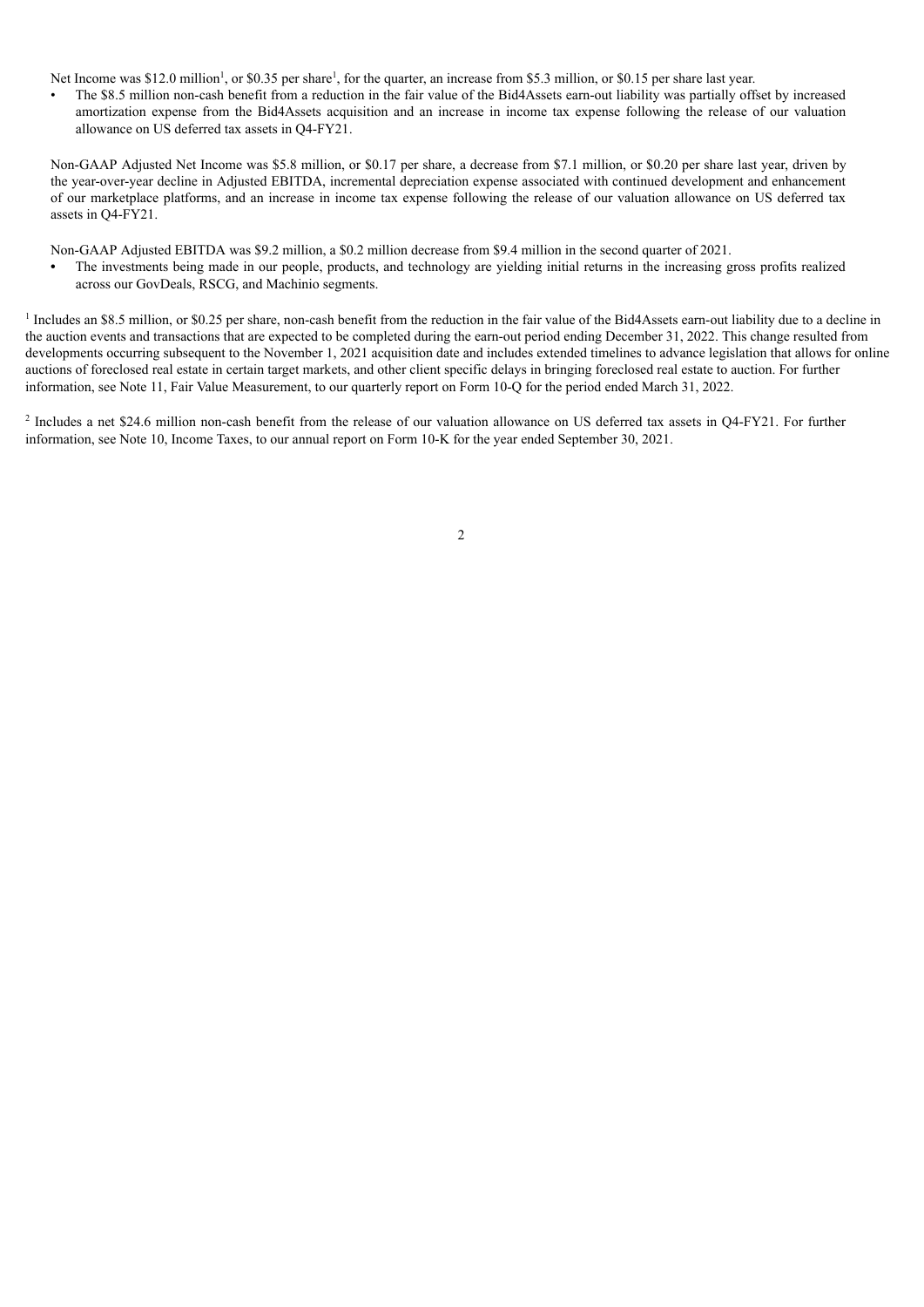# **Second Quarter Segment Operating Results**

We present operating results in four reportable segments: GovDeals, RSCG, CAG and Machinio. Segment gross profit is calculated as total revenue less cost of goods sold (excludes depreciation and amortization).

| 0                |              | Three Months Ended March 31, |               |       | Six Months Ended March 31, |         |               |       |  |  |  |
|------------------|--------------|------------------------------|---------------|-------|----------------------------|---------|---------------|-------|--|--|--|
|                  |              | 2022                         |               | 2021  |                            | 2022    |               | 2021  |  |  |  |
| <b>GovDeals:</b> |              |                              |               |       |                            |         |               |       |  |  |  |
|                  | <b>GMV</b>   | \$<br>180.3                  | <sup>\$</sup> | 110.9 | <sup>\$</sup>              | 337.2   | $\mathcal{S}$ | 218.5 |  |  |  |
|                  | Revenue      | \$<br>14.6                   | <sup>\$</sup> | 11.0  | $\mathcal{S}$              | 28.5    | <sup>\$</sup> | 21.8  |  |  |  |
|                  | Gross profit | \$<br>13.9                   | <sup>\$</sup> | 10.4  | <sup>\$</sup>              | 27.1    | <sup>\$</sup> | 20.6  |  |  |  |
| <b>RSCG:</b>     |              |                              |               |       |                            |         |               |       |  |  |  |
|                  | <b>GMV</b>   | \$<br>59.1                   | <sup>\$</sup> | 58.6  | -\$                        | 112.5   | <sup>\$</sup> | 110.3 |  |  |  |
|                  | Revenue      | \$<br>41.8                   | <sup>\$</sup> | 39.1  | -S                         | 80.5    | <sup>\$</sup> | 74.0  |  |  |  |
|                  | Gross profit | \$<br>16.6                   | $\mathcal{S}$ | 15.9  | -\$                        | 30.9    | <sup>\$</sup> | 30.6  |  |  |  |
| CAG:             |              |                              |               |       |                            |         |               |       |  |  |  |
|                  | <b>GMV</b>   | \$<br>37.5                   | \$.           | 37.8  | - \$                       | 87.4    | <sup>S</sup>  | 68.8  |  |  |  |
|                  | Revenue      | \$<br>9.0                    | $\mathbf S$   | 9.5   | -S                         | 20.2    | <sup>\$</sup> | 17.4  |  |  |  |
|                  | Gross profit | \$<br>6.1                    | <sup>\$</sup> | 7.0   | -\$                        | 14.8    | -S            | 13.3  |  |  |  |
| <b>Machinio:</b> |              |                              |               |       |                            |         |               |       |  |  |  |
|                  | <b>GMV</b>   | \$                           | \$            |       | \$                         |         | \$            |       |  |  |  |
|                  | Revenue      | \$<br>2.9                    | $\mathbf S$   | 2.2   | $\mathbf S$                | 5.7 $$$ |               | 4.4   |  |  |  |
|                  | Gross profit | \$<br>2.7                    | <sup>\$</sup> | 2.1   | -\$                        | 5.4 $$$ |               | 4.1   |  |  |  |
| Consolidated:    |              |                              |               |       |                            |         |               |       |  |  |  |
|                  | <b>GMV</b>   | \$<br>276.9                  | <sup>\$</sup> | 207.3 | -S                         | 537.0   | <sup>\$</sup> | 397.7 |  |  |  |
|                  | Revenue      | \$<br>68.3                   | \$            | 61.8  | -S                         | 135.0   | \$            | 117.5 |  |  |  |
|                  | Gross profit | \$<br>39.3                   | \$            | 35.4  | S                          | 78.3    | \$            | 68.6  |  |  |  |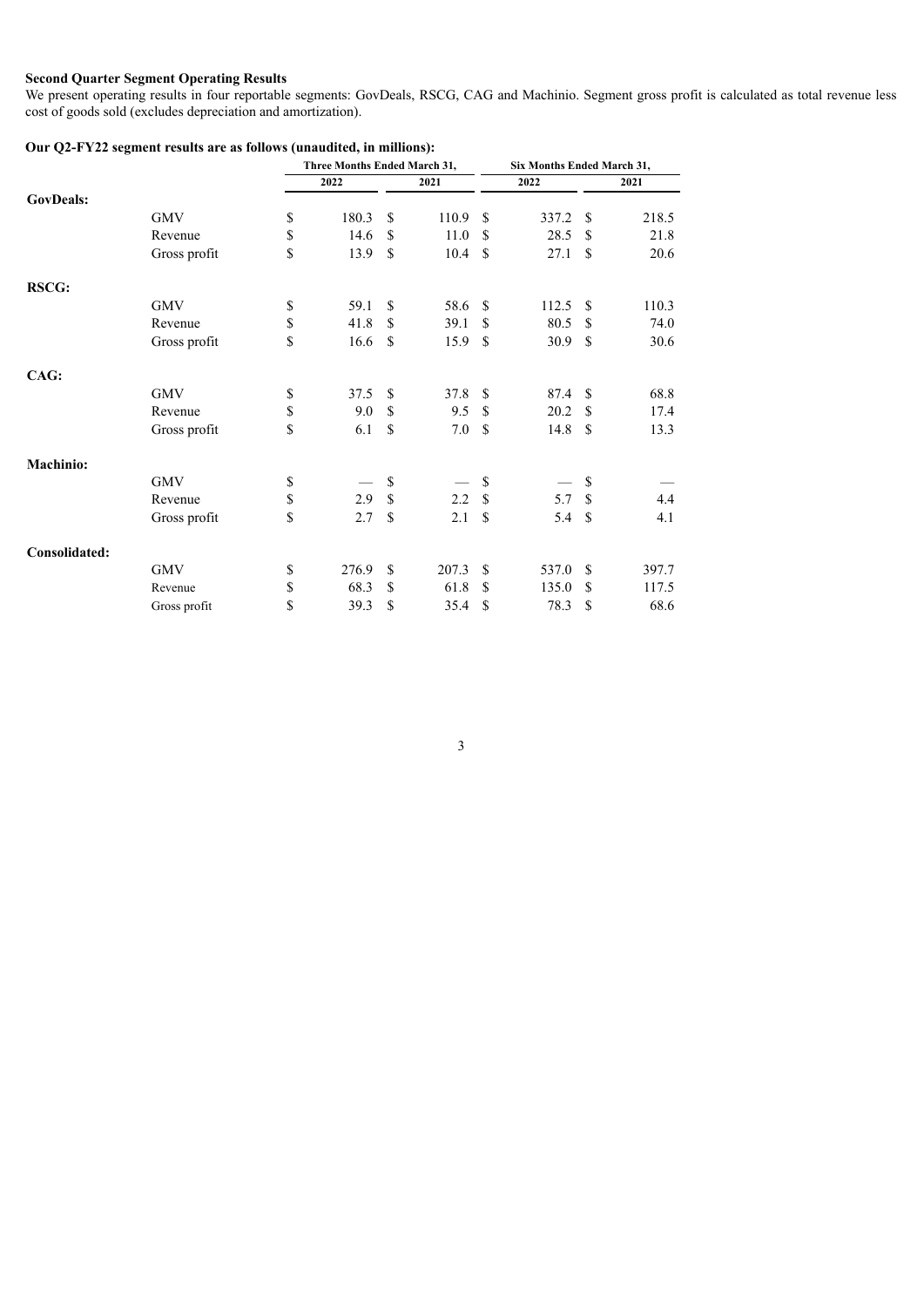## **Additional Second Quarter 2022 Operational Results**

- Registered Buyers At the end of Q2-FY22, registered buyers totaled approximately 4,785,000, representing a 23% increase over the approximately 3,888,000 registered buyers at the end of Q2-FY21. Of the increase, approximately 16% is attributable to the Bid4Assets registered buyer base acquired in Q1-FY22.
- **•** Auction Participants Auction participants, defined as registered buyers who have bid in an auction during the period (a registered buyer who bids in more than one auction is counted as an auction participant in each auction in which he or she bids), increased to approximately 829,000 in Q2-FY22, a 48% increase from the approximately 561,000 auction participants in Q2-FY21.
- Completed Transactions Completed transactions increased to approximately 245,000 in Q2-FY22, a 41% increase from the approximately 174,000 completed transactions in Q2-FY21.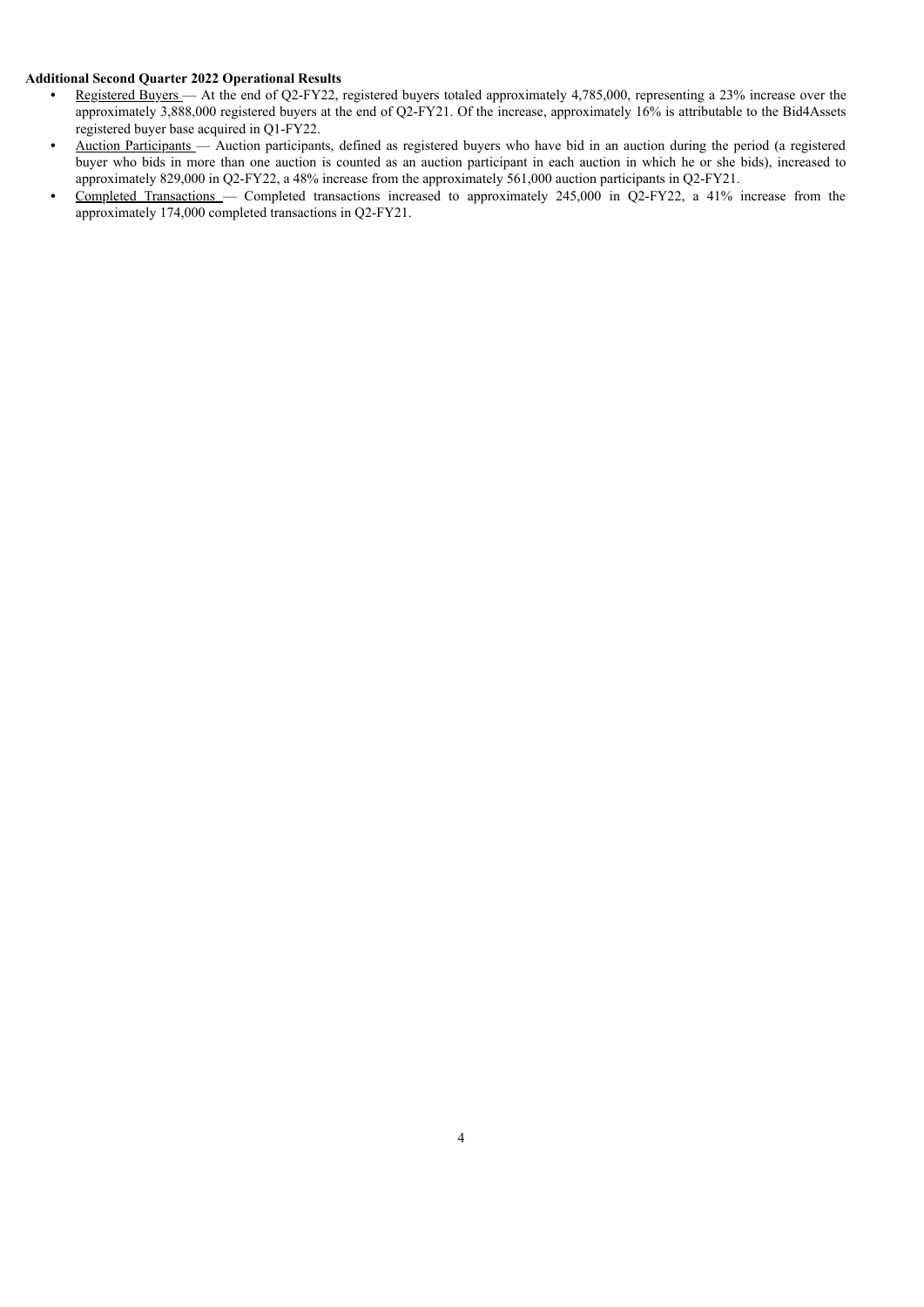#### **Business Outlook**

We are well positioned to create value with our technology enabled business services that deliver optimal liquidity in the circular economy. Fueled by strong industry trends, we have expanded the capacity of our sales, marketing, product development and technology teams to grow our business. We have continued to see strong buyer demand for consumer goods, heavy equipment, vehicles, and industrial manufacturing equipment across the globe, leading to strong recovery rates. However, global supply chains are experiencing heightened disruptions from the Russian invasion of Ukraine and its impacts on international trade and energy markets, and the recent COVID-19 lockdowns in regions of China, which could limit the volume of assets made available for sale in any quarterly period. Our expertise in diverse sectors, buyer base across key asset categories, and global reach are providing key advantages to our clients as they navigate in this environment. In addition, we expect to benefit from potential increases in the available supply of used equipment from government sellers acquiring equipment to support infrastructure projects over time and increased demand for that equipment from private sector buyers preparing to support those projects. We also expect the government real estate sector to continue to adopt our technology led solutions for online auctions, including GMV increases from our Bid4Assets acquisition.

We believe that e-commerce acceptance has been permanently advanced by the accelerated general market trends over the last two years towards greater online commerce. We anticipate continued year-over-year strength in our GovDeals segment, as it will again benefit from a seasonal high third quarter in Q3-FY22. We also expect the GovDeals segment GMV to be further boosted by the acquisition of Bid4Assets, a government real estate online auction marketplace, as FY22 progresses. As our real estate product category GMV grows, while it generates strong gross profit margins with similarly low operating expenses to the GovDeals segment, it has a lower impact on our GovDeals and our consolidated revenue growth rates, since real estate take-rates as a percentage of GMV are lower than in our traditional GovDeals asset categories. We anticipate the CAG segment will benefit from its strong global pipeline of project based GMV for industrial products in the second half of the year, but may be influenced by timing changes related to global supply chain disruptions. RSCG GMV is expected to remain steady year-over-year for Q3-FY22, as RSCG segment continues its focus on delivering value to its seller clients and diversifying its seller product flows, even as sellers expand capacity to handle the growing volume of returns in retail goods from the acceleration in adoption of online purchasing by retail customers.

Our Q3-FY22 guidance range for GMV is above the same period last year, from 35% to 47% at the low to high ends of our guidance range, respectively, despite the prior year comparable period including strong market prices for used vehicles at GovDeals and a more favorable mix of supply and related take rates at RSCG. As consignment GMV sales grow faster than under the purchase model and we integrate the sales from our growing real estate business, revenue as a percentage of GMV would be expected to decline resulting in a slower revenue growth percentage from this strategic business-model shift. Our profit guidance for Q3-FY22 is below the same period last year due to RSCG product source and mix changes that we expect to continue to result in a lower gross profit margin than in the prior year and increased operations costs from our RSCG growth initiatives, and other incremental investment in sales, marketing, and technology in anticipation of driving growth across our segments towards our \$1.5 Billion annual GMV objective. We anticipate operating leverage to improve during the course of FY22 as we transact more volume on our platform.

As a result of reversing our tax valuation allowance in Q4-FY21 due to our strong level of profitability trends, our effective tax rate is expected to be approximately 16-22% in Q3-FY22. This higher effective tax rate will have no significant corresponding increase to cash paid for income taxes for FY22 yet will have negative year-over-year comparable impacts to our FY22 net income and EPS.

The following forward-looking statements reflect the following trends and assumptions for Q3-FY22 compared to the prior year's period:

- continued R&D spending to support omni-channel behavioral marketing, expanded analytics, and buyer/seller payment optimization;
- increased spending in business development activities to capture market opportunities, targeting expected payback periods of 12 to 18 months;
- stabilized macroeconomic factors that most directly influence the supply and recovery rates of asset categories, such as transportation assets;
- marketplace seasonality converging back to prior trends;
- continued mix shift to consignment pricing model, which will lower revenue as a percent of GMV but can improve gross profit margins;
- variability in the inventory product mix handled by the RSCG segment, which can cause a decline in revenues and/or gross profit margins, including variability due to sellers better optimizing their reverse supply chain operations to return more product to shelves and to avoid episodic seller capacity constraints at certain warehouse or distribution center locations;
- continued growth in the government real estate category within the GovDeals segment, which will lower revenue as a percent of GMV but is not expected to significantly impact gross profit margins. COVID-19 and its variants can impact the availability of government policies and resources towards making properties available for auction, which could cause delays in the timing of auction events;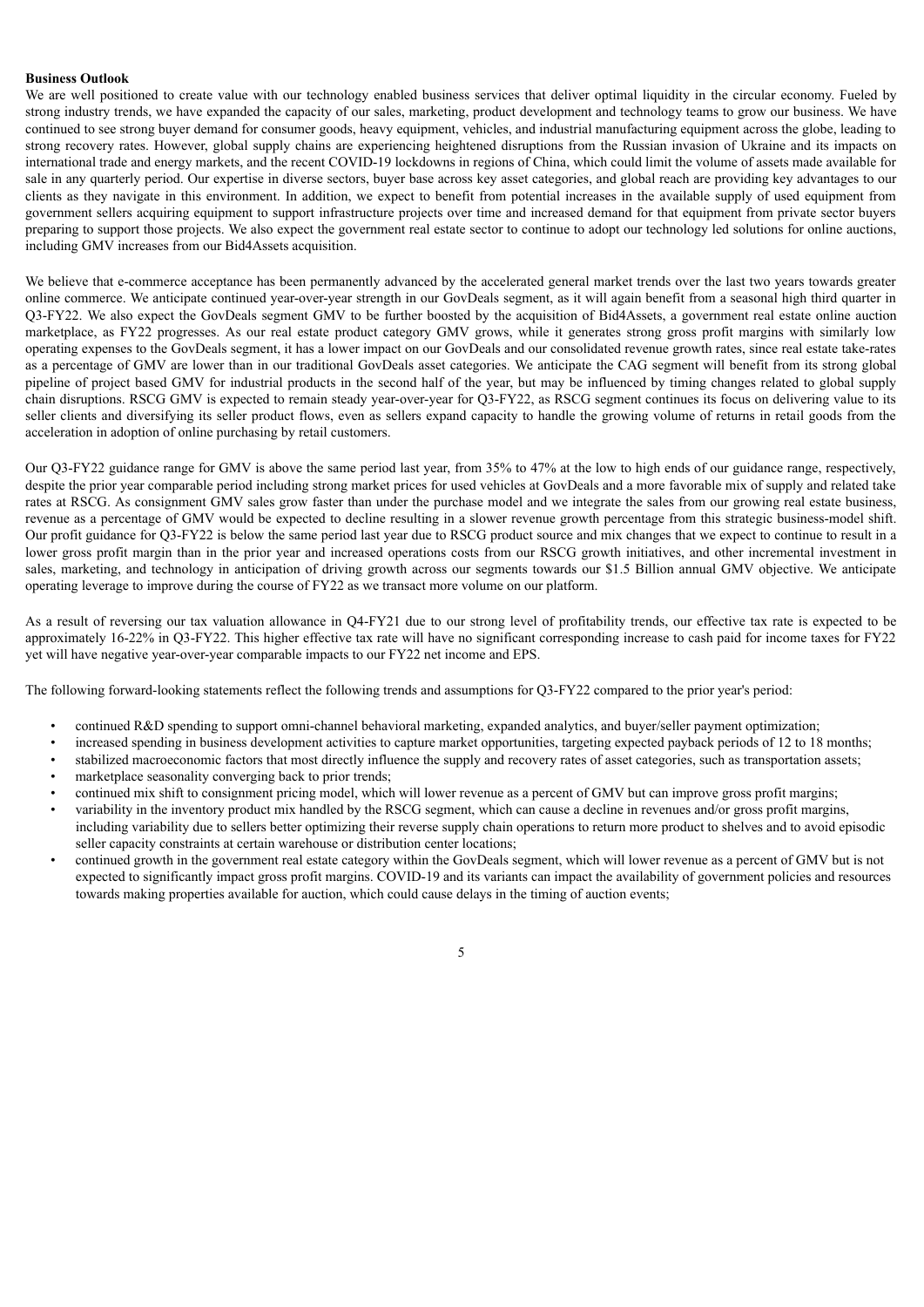- continued variability in project size and timing within our CAG segment, especially as the Russian invasion of Ukraine and COVID-19 and its variants continue to impact the global economy and the ability to conduct transactions;
- continued growth and expansion resulting from the continuing acceleration of broader market adoption of the digital economy, particularly in our GovDeals and RSCG seller accounts and programs, including the execution by RSCG on its business plans for the launch of AllSurplus Deals and expansion of its distribution network into the northeast;
- continued growth in our Machinio Advertising subscription service and acceptance of other Machinio service offerings;
- we expect our Q3-FY22 effective tax rate (ETR) to increase to approximately 16% to 22% without a corresponding increase to cash paid for income taxes due to our continued net operating loss carryforward position. The ETR increase is mainly a result of no longer having a valuation allowance on our US deferred tax assets. This range excludes any potential impacts from legislative changes to US corporate tax rates that may be enacted during Q3-FY22; and potential impacts from items that have limited visibility and can be highly variable, including effects of stock compensation due to participant exercise activity and changes in our stock price, and the effects of changes in the fair value of the Bid4Assets earn-out liability.
- no significant changes to the fair value of the Bid4Assets earn-out liability during Q3-FY22. Changes to the fair value of the Bid4Assets earn-out liability, which has limited visibility and can be highly variable, can impact our GAAP Net Income and GAAP EPS metrics until the earn-out period is complete, the maximum potential earn-out value is \$37.5 million;
- our diluted weighted average number of shares outstanding will be between 34.0 and 34.5 million, and we have no authorization to repurchase shares; and
- successful integration of Bid4Assets and execution by Bid4Assets on planned real estate auction activity and its business plan, including efforts that are underway with local and state governments to advance legislation that allows for online auctions for foreclosed and tax foreclosed real estate.

For Q3-FY22 our guidance is as follows:

GMV - We expect GMV for Q3-FY22 to range from \$330 million to \$360 million.

GAAP Net Income - We expect GAAP Net Income for Q3-FY22 to range from \$3.0 million to \$6.0 million.

GAAP Diluted EPS - We expect GAAP Diluted Earnings Per Share for Q3-FY22 to range from \$0.09 to \$0.18.

Non-GAAP Adjusted EBITDA -We expect Non-GAAP Adjusted EBITDA for Q3-FY22 to range from \$9.0 million to \$12.0 million.

Non-GAAP Adjusted Diluted EPS - We expect Non-GAAP Adjusted Earnings Per Diluted Share for Q3-FY22 to range from \$0.16 to \$0.25.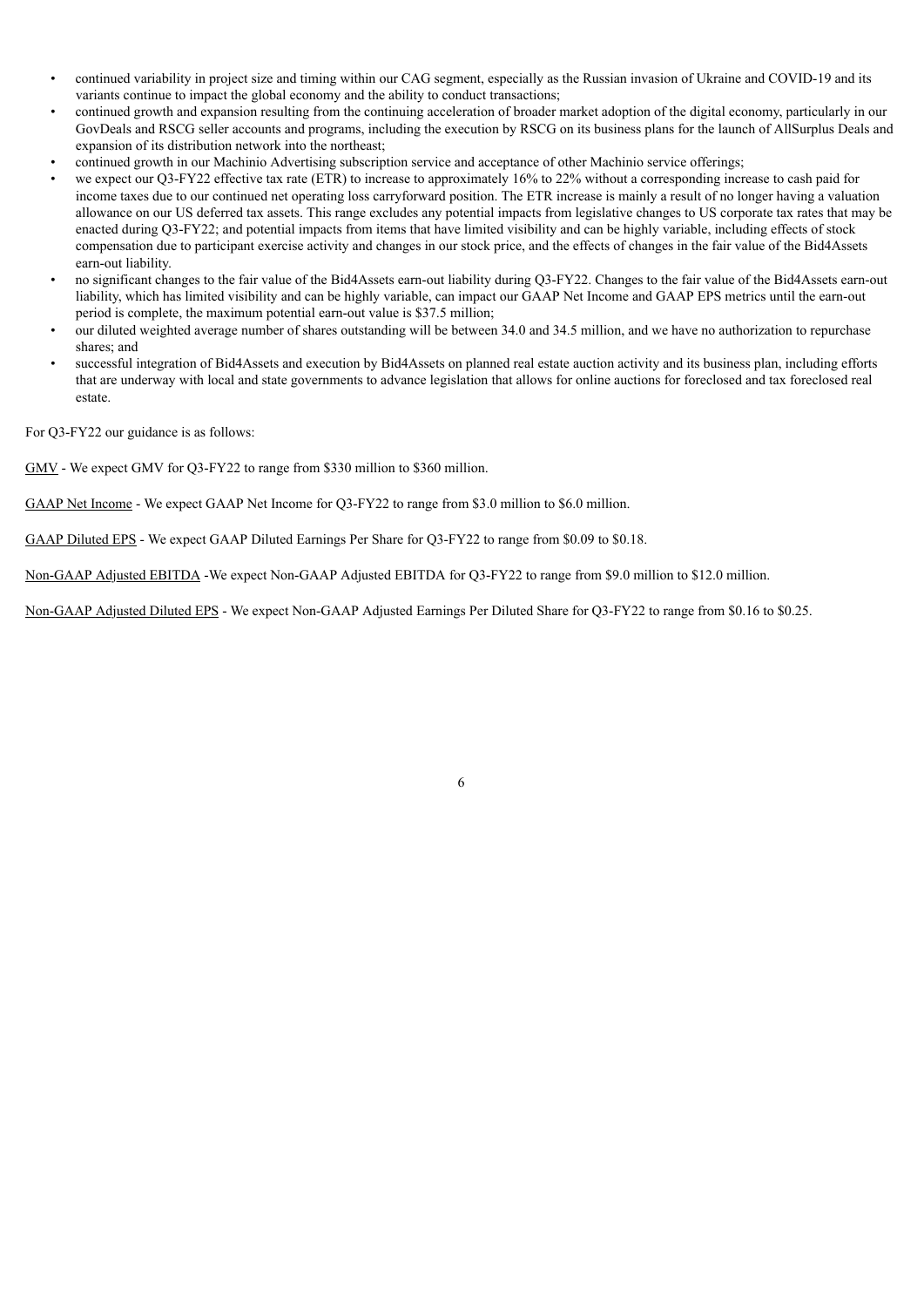#### **Reconciliation of GAAP to Non-GAAP Measures**

Non-GAAP EBITDA and Non-GAAP Adjusted EBITDA*.* Non-GAAP EBITDA is a supplemental non-GAAP financial measure and is equal to net income plus interest and other income, net; provision for income taxes; and depreciation and amortization. Our definition of Non-GAAP Adjusted EBITDA differs from Non-GAAP EBITDA because we further adjust Non-GAAP EBITDA for stock compensation expense, acquisition costs such as transaction expenses and changes in earn-out estimates, business realignment expenses, deferred revenue purchase accounting adjustments, and goodwill, long-lived and other asset impairment. A reconciliation of Net Income to Non-GAAP EBITDA and Non-GAAP Adjusted EBITDA is as follows:

|                                                                              | Three Months Ended March 31, |         |     |             | Six Months Ended March 31. |           |  |        |
|------------------------------------------------------------------------------|------------------------------|---------|-----|-------------|----------------------------|-----------|--|--------|
|                                                                              |                              | 2022    |     | 2021        |                            | 2022      |  | 2021   |
|                                                                              |                              |         |     | (Unaudited) |                            |           |  |        |
| Net income                                                                   | S                            | 11.970  | - S | $5,260$ \$  |                            | 15,572 \$ |  | 9,775  |
| Interest and other income, net <sup>1</sup>                                  |                              | 51      |     | 69          |                            | 18        |  | (34)   |
| Provision for income taxes                                                   |                              | 1,059   |     | 407         |                            | 2,071     |  | 704    |
| Depreciation and amortization                                                |                              | 2,603   |     | 1,670       |                            | 4,906     |  | 3,541  |
| Non-GAAP EBITDA                                                              |                              | 15,683  |     | 7,406       |                            | 22,567    |  | 13,986 |
| Stock compensation expense                                                   |                              | 1,992   |     | 1,761       |                            | 4,272     |  | 3,990  |
| Acquisition costs and impairment of long-lived and other assets <sup>2</sup> |                              | 40      |     | 203         |                            | 252       |  | 203    |
| Fair value adjustments to acquisition earn-outs                              |                              | (8,500) |     |             |                            | (8,500)   |  |        |
| Business realignment expenses $^{2,3}$                                       |                              |         |     |             |                            |           |  |        |
| Non-GAAP Adjusted EBITDA                                                     |                              | 9,215   |     | 9,370       |                            | 18,591    |  | 18,184 |

 $<sup>1</sup>$  Interest and other income, net, per the Consolidated Statements of Operations, excluding the non-service components of net periodic pension</sup> *(benefit).*

 $^2$  Acquisition costs and impairment of long-lived and other assets, are included in Other operating expenses (income) on the Consolidated *Statements of Operations.*

 $3$  Business realignment expense includes the amounts accounted for as exit costs under ASC 420, and the related impacts of business realignment *actions subject to other accounting guidance.*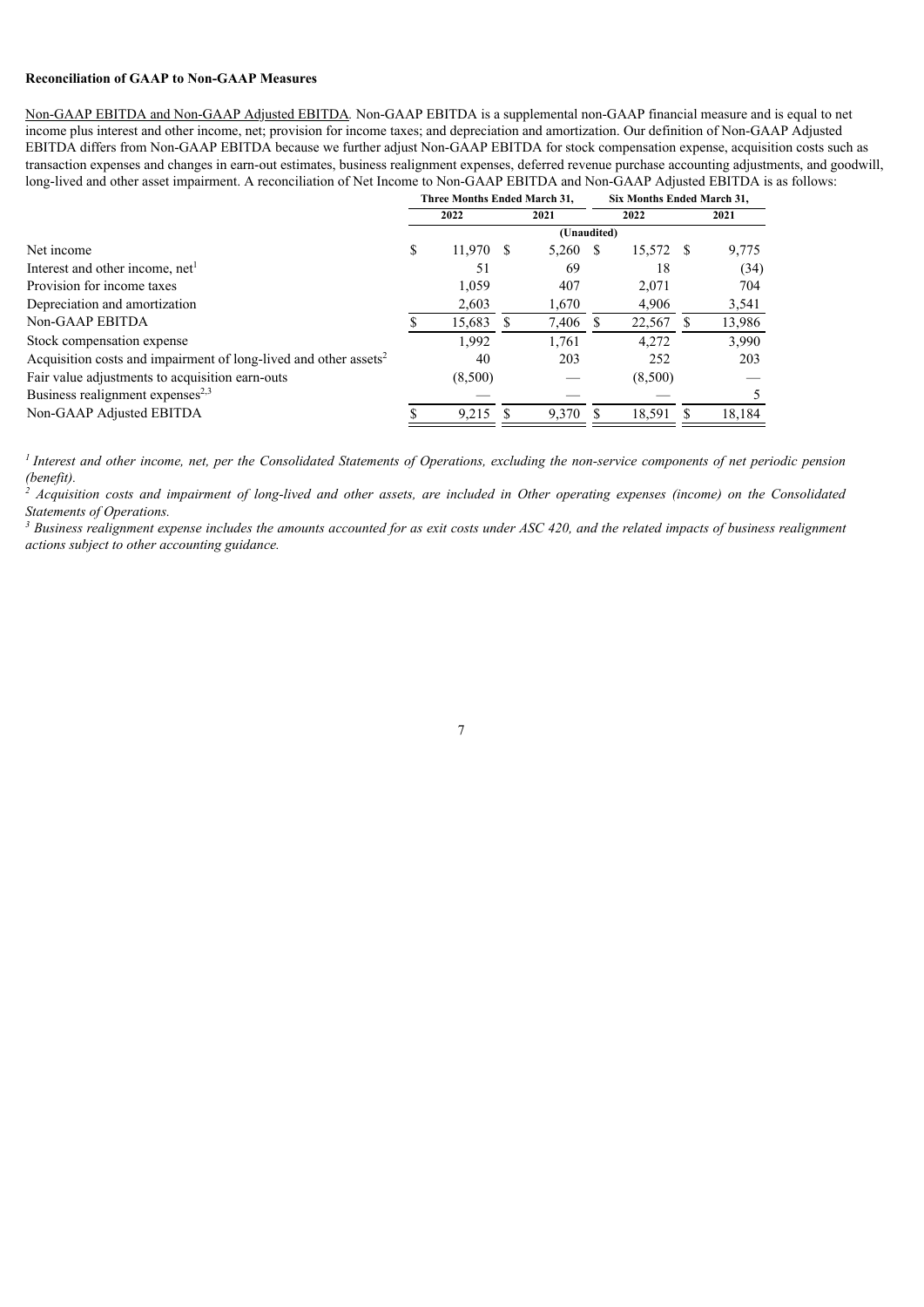Non-GAAP Adjusted Net Income and Non-GAAP Adjusted Basic and Diluted Earnings Per Share. Non-GAAP Adjusted Net Income is a supplemental non-GAAP financial measure and is equal to Net Income plus stock compensation expense, acquisition related costs such as transaction expenses and changes in earn-out estimates, amortization of intangible assets, business realignment expenses, deferred revenue purchase accounting adjustments, goodwill, long-lived and other asset impairments, and the estimated impact of income taxes on these non-GAAP adjustments as well as non-recurring tax adjustments. Non-GAAP Adjusted Basic and Diluted Income Per Share are determined using Adjusted Net Income. For Q2-FY22 the tax rate used to estimate the impact of income taxes on the non-GAAP adjustments was 23% compared to 22% used for the Q2-FY21 results, except no impact of income taxes was applied to the fair value adjustments to earn-out liabilities as it is not subject to income taxation. These tax rates exclude the impacts of the charge to our U.S. valuation allowance and the fair value adjustments to earn-out liabilities. A reconciliation of Net Income to Non-GAAP Adjusted Net Income and Non-GAAP Adjusted Basic and Diluted Income Per Share is as follows, with the Q2-FY21 results recast to reflect the previously announced change in the Company's calculation method to adjustment for the amortization of intangible assets:

|                                                                                  | Three Months Ended March 31, |               |              |                    | Six Months Ended March 31, |     |              |
|----------------------------------------------------------------------------------|------------------------------|---------------|--------------|--------------------|----------------------------|-----|--------------|
|                                                                                  | 2022                         |               | 2021         |                    | 2022                       |     | 2021         |
|                                                                                  |                              |               | (Unaudited)  |                    |                            |     |              |
| (Dollars in thousands, except per share data)                                    |                              |               | $(recast)**$ |                    |                            |     | $(recast)**$ |
| Net income                                                                       | \$<br>11.970                 |               | 5,260        | -S                 | 15,572                     | - S | 9,775        |
| Stock compensation expense                                                       | 1,992                        |               | 1,761        |                    | 4,272                      |     | 3,990        |
| Intangible asset amortization expense                                            | 984                          |               | 336          |                    | 1,751                      |     | 673          |
| Acquisition costs and impairment of long-lived and other non-<br>current assets* | 40                           |               | 203          |                    | 252                        |     | 203          |
| Fair value adjustments to acquisition earn-outs                                  | (8,500)                      |               |              |                    | (8,500)                    |     |              |
| Business realignment expenses*                                                   |                              |               |              |                    |                            |     |              |
| Income tax impact of adjustments                                                 | (684)                        |               | (497)        |                    | (1, 425)                   |     | (1,052)      |
| Non-GAAP Adjusted net income                                                     | 5,802                        |               | 7,063        |                    | 11,922                     |     | 13,594       |
| Adjusted basic income per common share                                           | 0.18                         | $\mathcal{S}$ | 0.21         | $\mathbf{\hat{s}}$ | 0.36                       | -S  | 0.41         |
| Adjusted diluted income per common share                                         | \$<br>0.17                   | -S            | 0.20         | -S                 | 0.35                       | -8  | 0.39         |
| Basic weighted average shares outstanding                                        | 32,561,903                   |               | 33,491,395   |                    | 32,769,057                 |     | 33, 332, 417 |
| Diluted weighted average shares outstanding                                      | 34,004,568                   |               | 35,559,747   |                    | 34, 382, 149               |     | 34,914,549   |

*\*Acquisition related costs, impairment of long-lived and other assets, and business realignment expenses, which are excluded from Non-GAAP Adjusted Net Income, are included in Other operating expenses (income) on the Statements of Operations.*

*\*\* In response to the acquisition of Bid4Assets, in the first quarter of 2022, the Company's calculation method for Adjusted Net Income and Adjusted EPS was modified and prior period results were recast to reflect an adjustment for amortization of intangible assets. This change to the calculation improves the* comparability of our Non-GAAP financial results between periods, as the timing of acquisitions and their *impacts to intangible amortization expense through the application of purchase accounting can be variable, impacting our ability to otherwise assess and communicate changes in the performance of the Company's underlying operations.*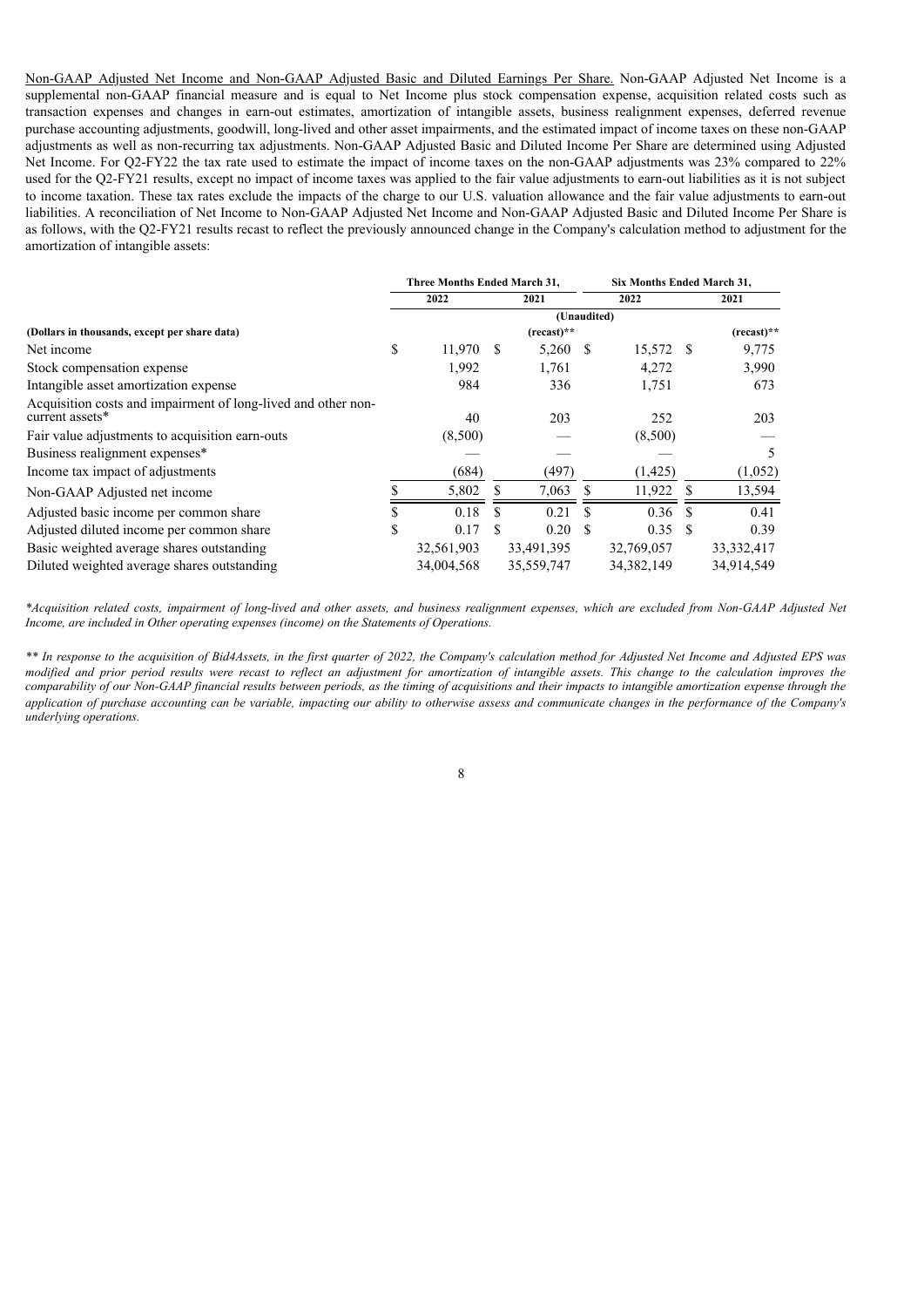#### **Q2-FY22 Conference Call**

The Company will host a conference call to discuss this quarter's results at 10:30 a.m. Eastern Time today. Investors and other interested parties may access the teleconference by dialing (866) 374-5140 or (404) 400-0571 and entering the conference PIN 45159160#. A live web cast of the conference call will be provided on the Company's investor relations website at http://investors.liquidityservices.com. An archive of the web cast will be available on the Company's website until May 5, 2023 at 11:59 p.m. Eastern Time. The replay will be available starting at 1:30 p.m. ET on the day of the call.

#### **Non-GAAP Measures**

To supplement our consolidated financial statements presented in accordance with generally accepted accounting principles (GAAP), we use certain non-GAAP measures of certain components of financial performance. These non-GAAP measures include earnings before interest, taxes, depreciation and amortization (EBITDA), Adjusted EBITDA, Adjusted Net Income (Loss) and Adjusted Earnings (Loss) per Share. These non-GAAP measures are provided to enhance investors' overall understanding of our current financial performance and prospects for the future. We use EBITDA and Adjusted EBITDA: (a) as measurements of operating performance because they assist us in comparing our operating performance on a consistent basis as they do not reflect the impact of items not directly resulting from our core operations; (b) for planning purposes, including the preparation of our internal annual operating budget; (c) to allocate resources to enhance the financial performance of our business; (d) to evaluate the effectiveness of our operational strategies; and (e) to evaluate our capacity to fund capital expenditures and expand our business. Adjusted Earnings (Loss) per Share is the result of our Adjusted Net Income (Loss) and diluted shares outstanding.

We believe these non-GAAP measures provide useful information to both management and investors by excluding certain expenses that may not be indicative of our core operating measures. In addition, because we have historically reported certain non-GAAP measures to investors, we believe the inclusion of non-GAAP measures provides consistency in our financial reporting. These measures should be considered in addition to financial information prepared in accordance with GAAP, but should not be considered a substitute for, or superior to, GAAP results. A reconciliation of all historical non-GAAP measures included in this press release, to the most directly comparable GAAP measures, may be found in the financial tables included in this press release.

#### **Supplemental Operating Data**

To supplement our consolidated financial statements presented in accordance with GAAP, we use certain supplemental operating data as a measure of certain components of operating performance. We review GMV because it provides a measure of the volume of goods being sold in our marketplaces and thus the activity of those marketplaces. GMV and our other supplemental operating data, including registered buyers, auction participants and completed transactions, also provide a means to evaluate the effectiveness of investments that we have made and continue to make in the areas of seller and buyer support, value-added services, product development, sales and marketing and operations. Therefore, we believe this supplemental operating data provides useful information to both management and investors. In addition, because we have historically reported certain supplemental operating data to investors, we believe the inclusion of this supplemental operating data provides consistency in our financial reporting. This data should be considered in addition to financial information prepared in accordance with GAAP, but should not be considered a substitute for, or superior to, GAAP results.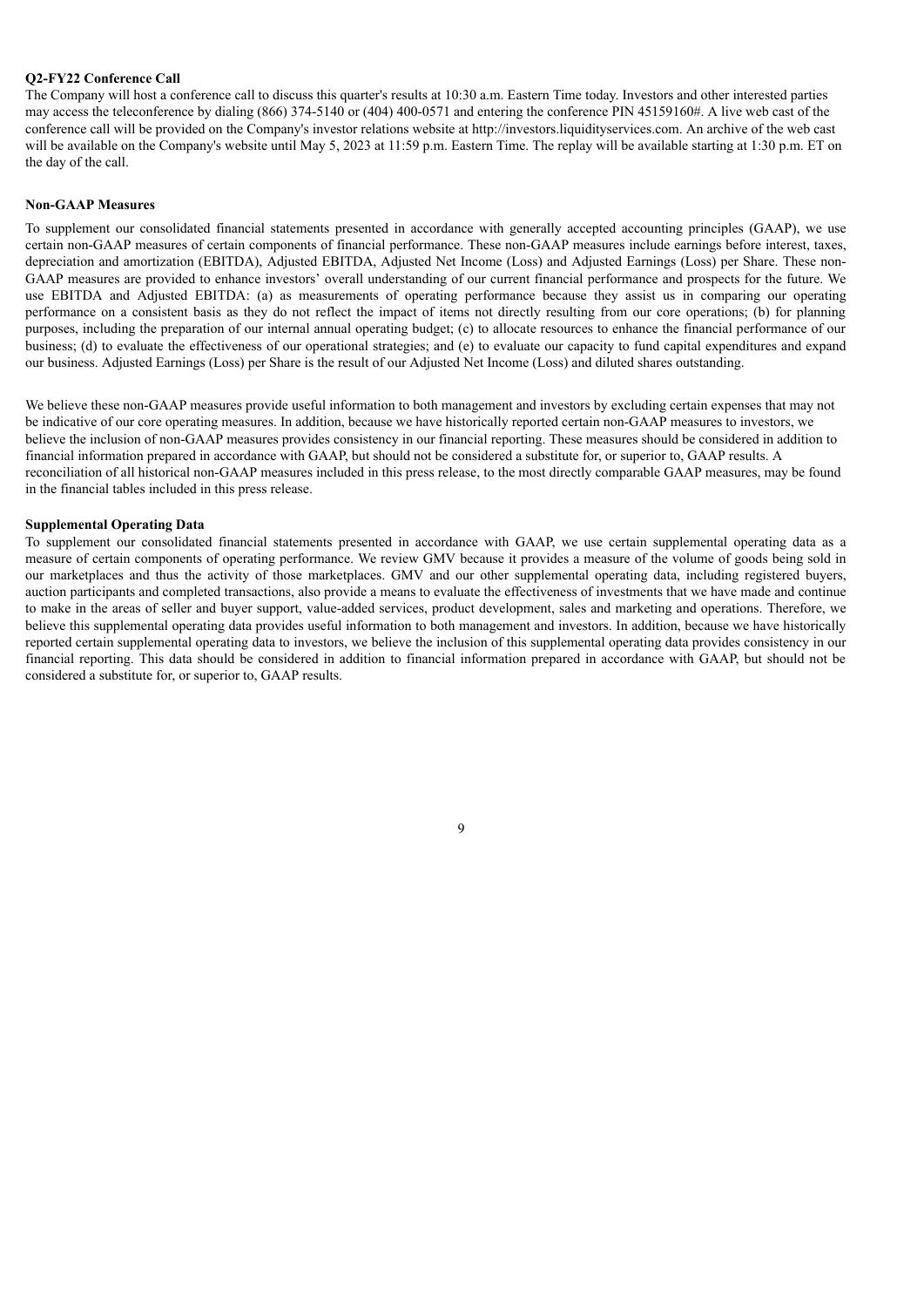#### **Forward-Looking Statements**

This document contains forward-looking statements made pursuant to the Private Securities Litigation Reform Act of 1995. These statements are only predictions. The outcome of the events described in these forward-looking statements is subject to known and unknown risks, uncertainties and other factors that may cause our actual results, levels of activity, performance or achievements to differ materially from any future results, levels of activity, performance or achievements expressed or implied by these forward-looking statements. These statements include, but are not limited to, statements regarding the Company's business outlook; expected future results; expected future effective tax rates; and trends and assumptions about future periods. You can identify forward-looking statements by terminology such as "may," "will," "should," "could," "would," "expects," "intends," "plans," "anticipates," "believes," "estimates," "predicts," "potential," "continues" or the negative of these terms or other comparable terminology. Our business is subject to a number of risks and uncertainties, and our past performance is no guarantee of our performance in future periods. Although we believe that the expectations reflected in the forward-looking statements are reasonable, we cannot guarantee future results, levels of activity, performance or achievements.

There are several risks and uncertainties that could cause our actual results to differ materially from the forward-looking statements in this document. Important factors that could cause our actual results to differ materially from those expressed as forward-looking statements are set forth in our filings with the SEC from time to time, and include, among others, changes in political, business and economic conditions; the duration and impact of the COVID-19 pandemic, the Russian invasion of Ukraine, and inflation on the Company's operations, the operations of customers, project size and timing of auctions, operating costs, and general economic conditions; retail clients investing in their warehouse operations capacity to handle higher volumes of online returns resulting in a retailers sending the Company a reduced volume of returns merchandise or sending us a product mix that is lower in value due to the removal of high value returns; the numerous factors that influence the supply of and demand for used merchandise, equipment and surplus assets; the Company's need to manage the attraction of sellers and buyers in a broad range of asset categories with varying degrees of maturity and in many different geographies; economic and other conditions in local, regional and global sectors; the Company's ability to successfully integrate acquired companies, including its most recent acquisitions of Machinio Corp. and Bid4Assets, Inc., and successfully execute on anticipated business plans such as the efforts that are underway with local and state governments to advance legislation that allows for online auctions for foreclosed and tax foreclosed real estate; the Company's need to successfully react to the increasing importance of mobile commerce and the increasing environmental and social impact aspects of e-commerce in an increasingly competitive environment for our business, including not only risks of disintermediation of our e-commerce services by our competitors but also by our buyers and sellers; the Company's ability to timely upgrade and develop our technology systems, infrastructure and marketing and customer service capabilities at reasonable cost while maintaining site stability and performance and adding new products and features; the Company's ability to attract, retain and develop the skilled employees that we need to support our business; and the risks and uncertainties set forth in the Company's Annual Report on Form 10-K for the year ended September 30, 2021, and Form 10-Q for the period ended March 31, 2022 which are available on the SEC and Company websites. There may be other factors of which we are currently unaware or which we deem immaterial that may cause our actual results to differ materially from the forward-looking statements.

All forward-looking statements attributable to us or persons acting on our behalf apply only as of the date of this document and are expressly qualified in their entirety by the cautionary statements included in this document. Except as may be required by law, we undertake no obligation to publicly update or revise any forward-looking statement to reflect events or circumstances occurring after the date of this document or to reflect the occurrence of unanticipated events.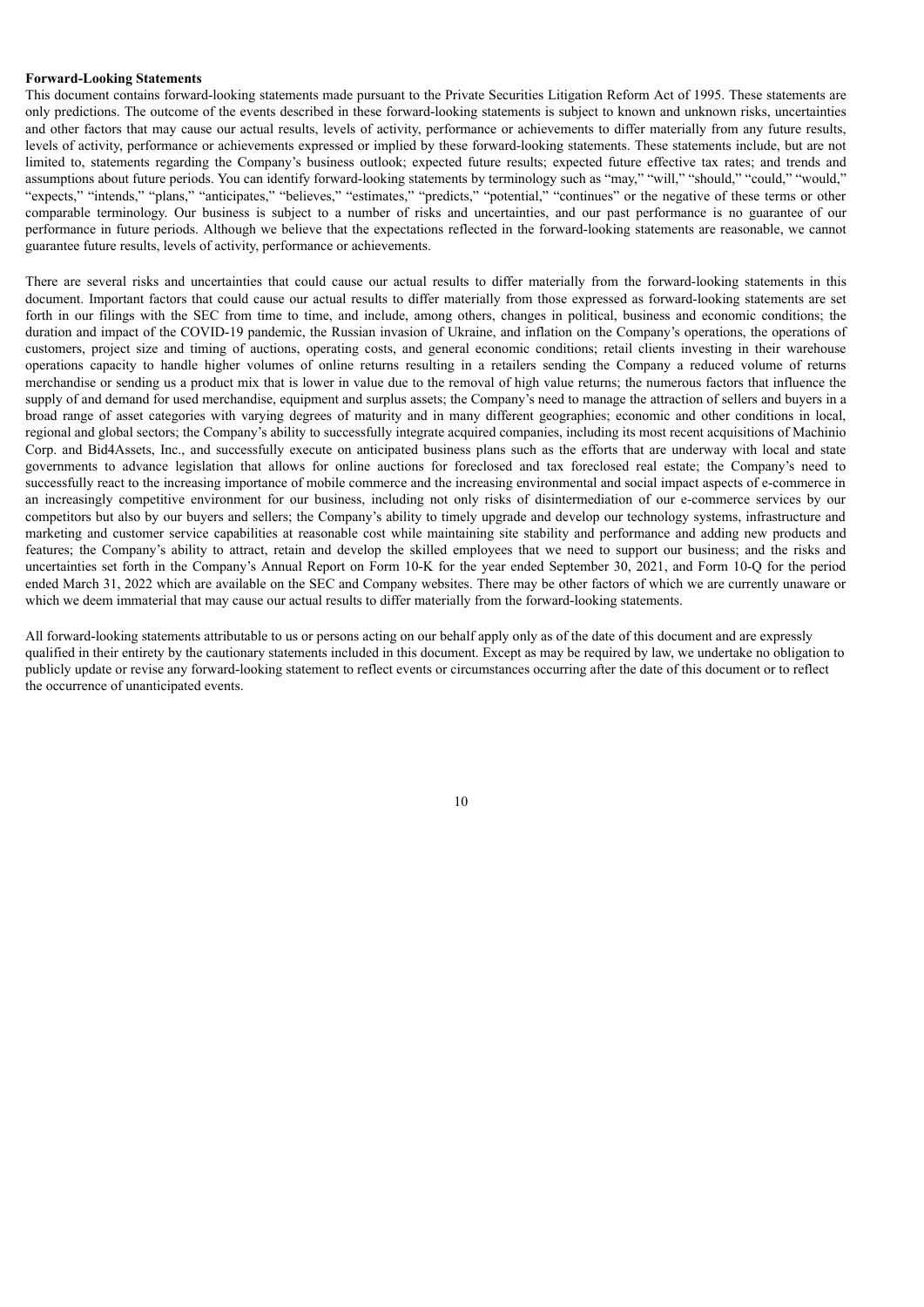# **About Liquidity Services**

Liquidity Services (NASDAQ:LQDT) operates the world's largest B2B e-commerce marketplace platform for surplus assets with over \$9 billion of completed transactions, to more than 4.7 million qualified buyers worldwide and 15,000 corporate and government sellers worldwide. It supports its clients' sustainability efforts by helping them extend the life of assets, prevent unnecessary waste and carbon emissions, and defer products from landfills.

**Contact:** Investor Relations investorrelations@liquidityservicesinc.com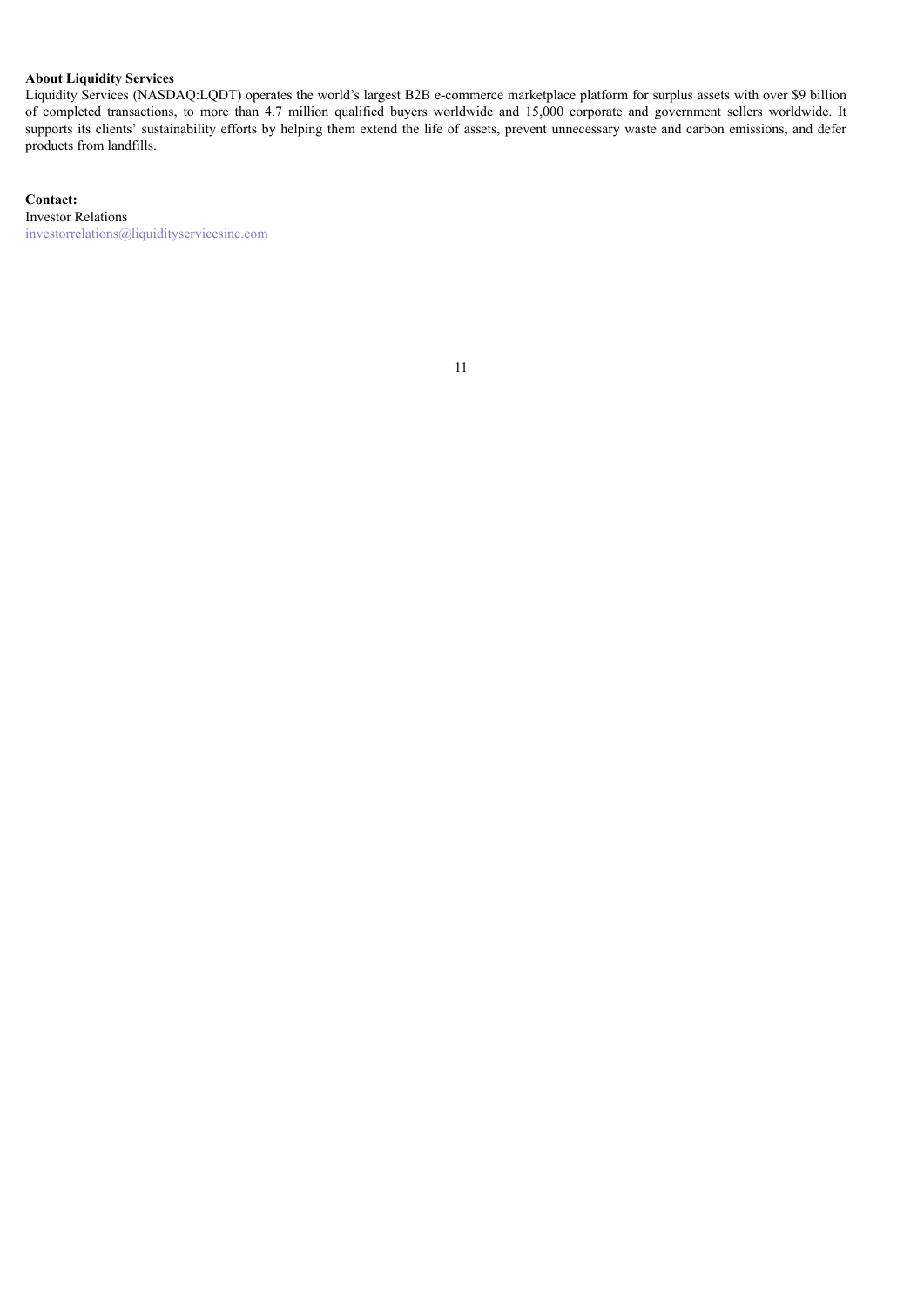# **Liquidity Services and Subsidiaries Unaudited Condensed Consolidated Balance Sheets (Dollars in Thousands, Except Par Value)**

|                                                                                                                                                                            | March 31, 2022  |           |             | September 30, 2021 |  |  |
|----------------------------------------------------------------------------------------------------------------------------------------------------------------------------|-----------------|-----------|-------------|--------------------|--|--|
|                                                                                                                                                                            |                 |           | (Unaudited) |                    |  |  |
| Assets                                                                                                                                                                     |                 |           |             |                    |  |  |
| Current assets:                                                                                                                                                            |                 |           |             |                    |  |  |
| Cash and cash equivalents                                                                                                                                                  | \$              | 84,264    | -S          | 106,335            |  |  |
| Accounts receivable, net of allowance for doubtful accounts of \$336 and \$490                                                                                             |                 | 6,606     |             | 5,866              |  |  |
| Inventory, net                                                                                                                                                             |                 | 13,079    |             | 12,468             |  |  |
| Prepaid taxes and tax refund receivable                                                                                                                                    |                 | 1,715     |             | 1,713              |  |  |
| Prepaid expenses and other current assets                                                                                                                                  |                 | 6,508     |             | 5,460              |  |  |
| Total current assets                                                                                                                                                       |                 | 112,172   |             | 131,842            |  |  |
| Property and equipment, net of accumulated depreciation of \$21,656 and \$18,558                                                                                           |                 | 18,243    |             | 17,634             |  |  |
| Operating lease assets                                                                                                                                                     |                 | 14,085    |             | 13,478             |  |  |
| Intangible assets, net                                                                                                                                                     |                 | 18,209    |             | 3,453              |  |  |
| Goodwill                                                                                                                                                                   |                 | 89,691    |             | 59,872             |  |  |
| Deferred tax assets                                                                                                                                                        |                 | 18,508    |             | 23,822             |  |  |
| Other assets                                                                                                                                                               |                 | 5,911     |             | 5,475              |  |  |
| <b>Total</b> assets                                                                                                                                                        | \$              | 276,819   | \$          | 255,576            |  |  |
| Liabilities and stockholders' equity                                                                                                                                       |                 |           |             |                    |  |  |
| Current liabilities:                                                                                                                                                       |                 |           |             |                    |  |  |
| Accounts payable                                                                                                                                                           | \$              | 41,029    | -S          | 40,611             |  |  |
| Accrued expenses and other current liabilities                                                                                                                             |                 | 37,946    |             | 25,975             |  |  |
| Current portion of operating lease liabilities                                                                                                                             |                 | 4,306     |             | 4,250              |  |  |
| Deferred revenue                                                                                                                                                           |                 | 5,067     |             | 4,624              |  |  |
| Payables to sellers                                                                                                                                                        |                 | 44,238    |             | 33,713             |  |  |
| Total current liabilities                                                                                                                                                  |                 | 132,586   |             | 109,173            |  |  |
| Operating lease liabilities                                                                                                                                                |                 | 10,831    |             | 10,098             |  |  |
| Other long-term liabilities                                                                                                                                                |                 | 413       |             | 1,290              |  |  |
| Total liabilities                                                                                                                                                          |                 | 143,830   |             | 120,561            |  |  |
| Commitments and contingencies (Note 13)                                                                                                                                    |                 |           |             |                    |  |  |
| Stockholders' equity:                                                                                                                                                      |                 |           |             |                    |  |  |
| Common stock, \$0.001 par value; 120,000,000 shares authorized; 35,563,988 shares<br>issued and outstanding at March 31, 2022; 35,457,095 shares issued and outstanding at |                 |           |             |                    |  |  |
| September 30, 2021                                                                                                                                                         |                 | 36        |             | 35                 |  |  |
| Additional paid-in capital                                                                                                                                                 |                 | 254,680   |             | 252,017            |  |  |
| Treasury stock, at cost; 3,385,827 shares at March 31, 2022 and 2,222,083 shares at<br>September 30, 2021                                                                  |                 | (56, 726) |             | (36,628)           |  |  |
| Accumulated other comprehensive loss                                                                                                                                       |                 | (9,311)   |             | (9,011)            |  |  |
| Accumulated deficit                                                                                                                                                        |                 | (55,690)  |             | (71, 398)          |  |  |
| Total stockholders' equity                                                                                                                                                 |                 | 132,989   | \$          | 135,015            |  |  |
| Total liabilities and stockholders' equity                                                                                                                                 | $\frac{\$}{\$}$ | 276,819   | \$          | 255,576            |  |  |
|                                                                                                                                                                            |                 |           |             |                    |  |  |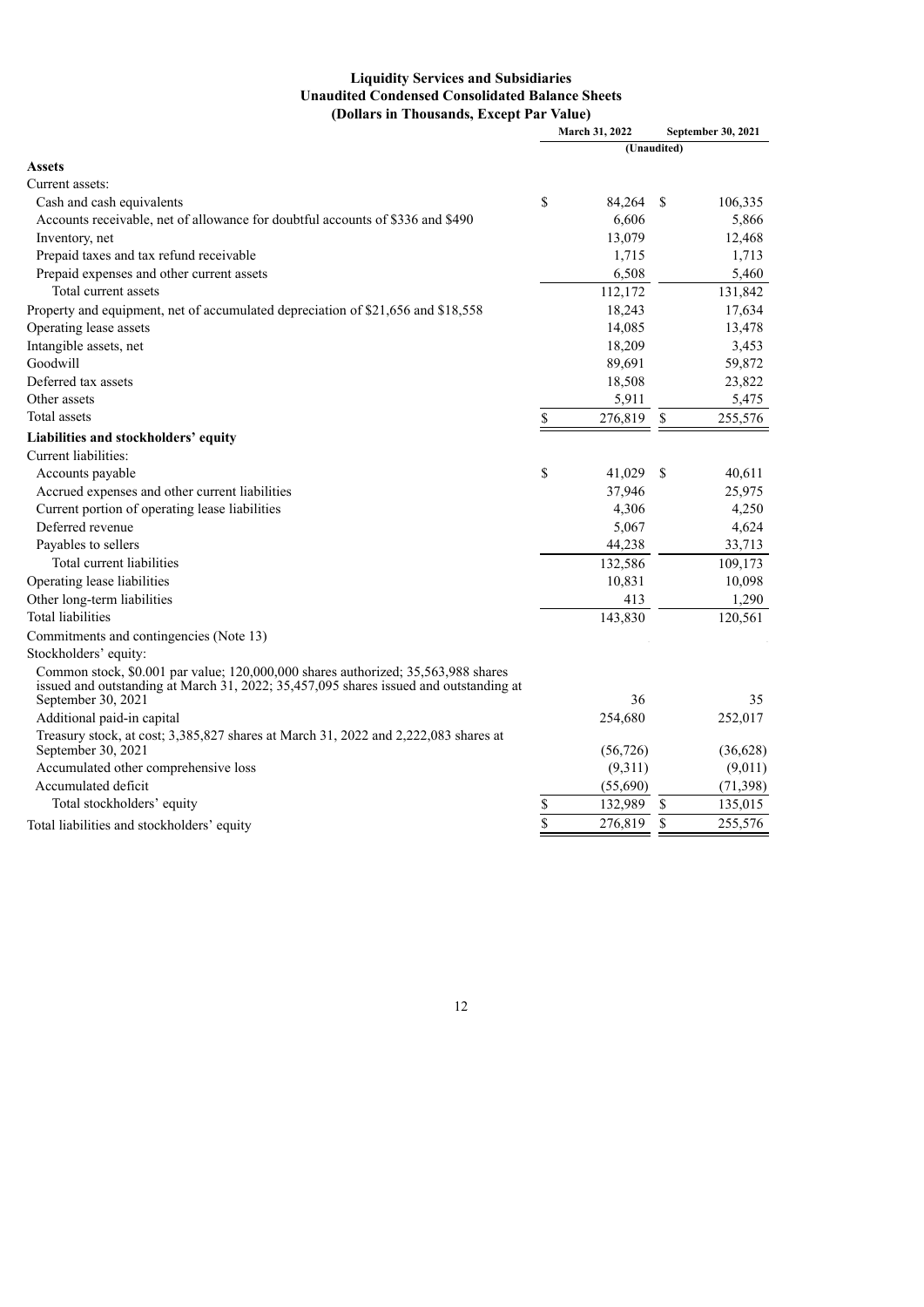# **Liquidity Services and Subsidiaries Unaudited Condensed Consolidated Statements of Operations (Dollars in Thousands, Except Per Share Data)**

|                                                             | Three Months Ended March 31, |            |     |             | <b>Six Months Ended March 31,</b> |              |    |              |
|-------------------------------------------------------------|------------------------------|------------|-----|-------------|-----------------------------------|--------------|----|--------------|
|                                                             |                              | 2022       |     | 2021        |                                   | 2022         |    | 2021         |
|                                                             |                              |            |     | (Unaudited) |                                   |              |    |              |
| Revenue                                                     | \$                           | 37,384     | \$. | 35,968      | S                                 | 73,602       | \$ | 67,040       |
| Fee revenue                                                 |                              | 30,891     |     | 25,818      |                                   | 61,381       |    | 50,498       |
| Total revenue                                               |                              | 68,275     |     | 61,786      |                                   | 134,983      |    | 117,538      |
| Costs and expenses from operations:                         |                              |            |     |             |                                   |              |    |              |
| Cost of goods sold (excludes depreciation and amortization) |                              | 28,968     |     | 26,385      |                                   | 56,730       |    | 48,958       |
| Technology and operations                                   |                              | 13,872     |     | 12,085      |                                   | 27,790       |    | 22,644       |
| Sales and marketing                                         |                              | 11,273     |     | 8,910       |                                   | 21,317       |    | 18,018       |
| General and administrative                                  |                              | 7,053      |     | 6,892       |                                   | 15,284       |    | 13,902       |
| Depreciation and amortization                               |                              | 2,603      |     | 1,670       |                                   | 4,906        |    | 3,541        |
| Fair value adjustments of acquisition earn-outs             |                              | (8,500)    |     |             |                                   | (8,500)      |    |              |
| Other operating expenses (income)                           |                              | 23         |     | 206         |                                   | (10)         |    | 210          |
| Total costs and expenses                                    |                              | 55,292     |     | 56,148      |                                   | 117,517      |    | 107,273      |
| Income from operations                                      |                              | 12,983     |     | 5,638       |                                   | 17,466       |    | 10,265       |
| Interest and other income, net                              |                              | (46)       |     | (29)        |                                   | (177)        |    | (214)        |
| Income before provision for income taxes                    |                              | 13,029     |     | 5,667       |                                   | 17,643       |    | 10,479       |
| Provision for income taxes                                  |                              | 1,059      |     | 407         |                                   | 2,071        |    | 704          |
| Net income                                                  |                              | 11,970     | \$  | 5,260       | \$                                | 15,572       | \$ | 9,775        |
| Basic income per common share                               |                              | 0.37       |     | 0.16        |                                   | 0.48         | S  | 0.29         |
| Diluted income per common share                             |                              | 0.35       |     | 0.15        | S.                                | 0.45         | S  | 0.28         |
| Basic weighted average shares outstanding                   |                              | 32,561,903 |     | 33,491,395  |                                   | 32,769,057   |    | 33, 332, 417 |
| Diluted weighted average shares outstanding                 |                              | 34,004,568 |     | 35,559,747  |                                   | 34, 382, 149 |    | 34,914,549   |
|                                                             |                              |            |     |             |                                   |              |    |              |